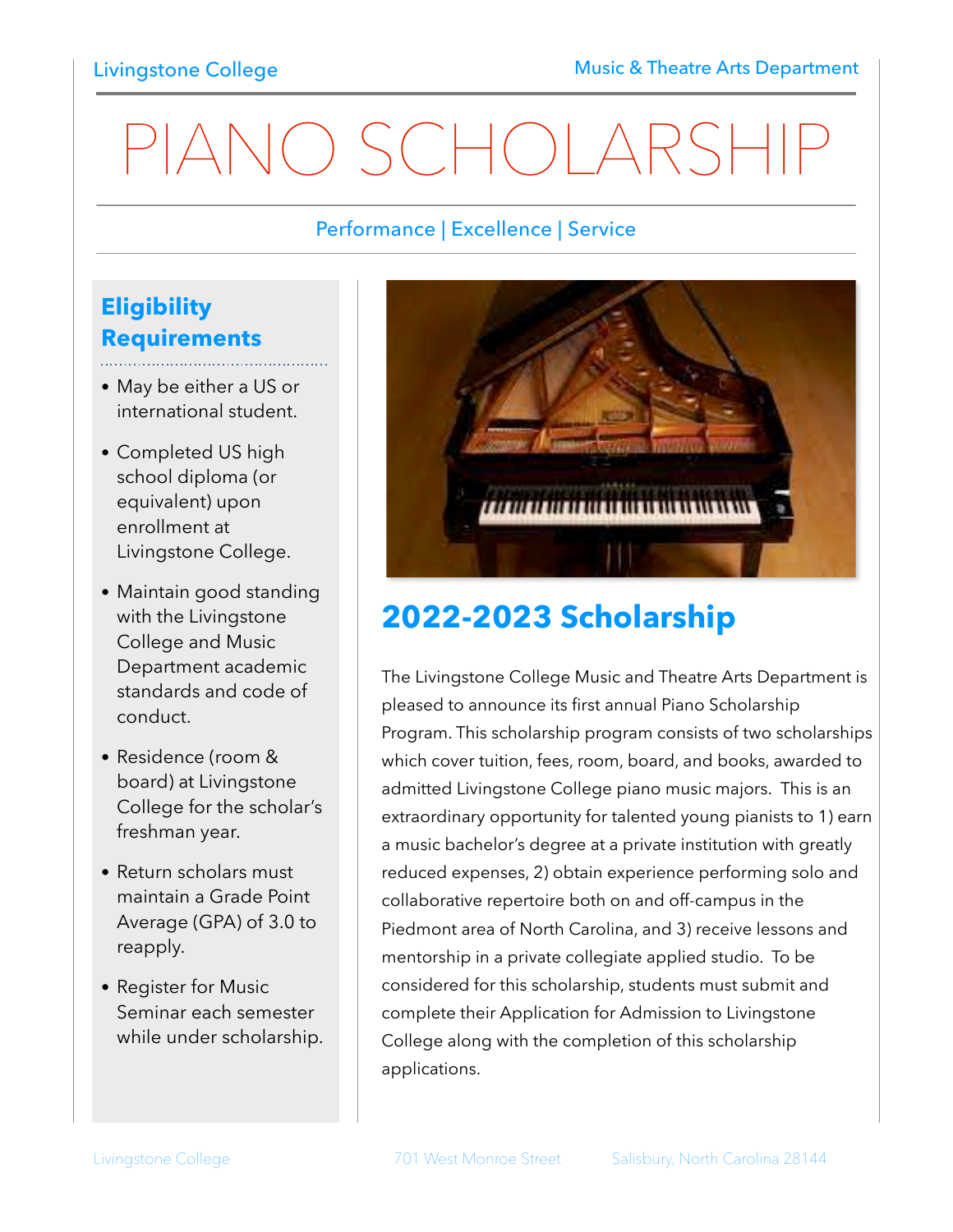

#### MUSIC DEGREES

#### Music Liberal Arts Degree

The Liberal Arts Program in Music emphasizes musical performance, history and literature. Students not interested in a professional teaching career may pursue the education and training in the Music Liberal Arts degree track.

#### Music Teacher Education Degree

The Teacher Education Program is committed to preparing highly skilled and competent teachers for the local communities, the state of North Carolina, and the nation. The program is guided by the theme, "Servant Leaders as Professional Educators: **Serve →Lead →Teach".** 

#### Theatre Arts & Sacred Music Concentrations

The Sacred Music Degree places emphasis on preparing students to become music leaders in the church. Graduates from this program will know how to read and write music, be familiar with contemporary music trends in the church, as well as, understand the historical role of music within the church.

The Theatre Arts Concentration is designed to provide students with knowledge of the theoretical, historical, and literary aspects of theatre. Students will acquire hand-on experience in the craft and advanced techniques of play production.

#### SCHOLARSHIP APPLICATION

All pianists are encouraged to audition for scholarships. A completed application must include the items below and be received by June 30th, 2022.

- **Student Statement** Please write about what music means to you and your commitment to learning your instrument. Also, include how long you have been playing, key influences, teachers, milestones, performances and ensemble experience. (*minimum 350 words each*)
- **A Letter of Recommendation** From a classroom teacher, orchestra instructor, or private instructor. (*recent - within the last calendar year upon date of application submission*)
- **Audition Video** (*See Instructions Below*)
- Any other additional materials that will support the ensemble's candidacy.

#### AUDITION VIDEO INSTRUCTIONS

- 1. Two (2) major scales and two (2) minor scales, four (4) octaves each, with arpeggios;
- 2. Two (2) contrasting pieces or etudes

#### HOW TO MAKE AN AUDITION VIDEO

- 1. Arrange the camera frame horizontally and make sure your entire upper body and hands can be viewed throughout the audition.
- 2. Audition components (scales, contrasting piece) may be recorded within one performance, or recorded separately and then compiled/edited into one video link entry.
- 3. Please begin the audition video with an introduction of who you are including your name, instrument, where you are from, and the titles of your pieces. Follow the introduction with your four scales/arpeggios and two contrasting pieces.
- 4. Once you have organized and compiled your video, please submit it via a link to a Google file (shared as "viewer") or an unlisted YouTube video.